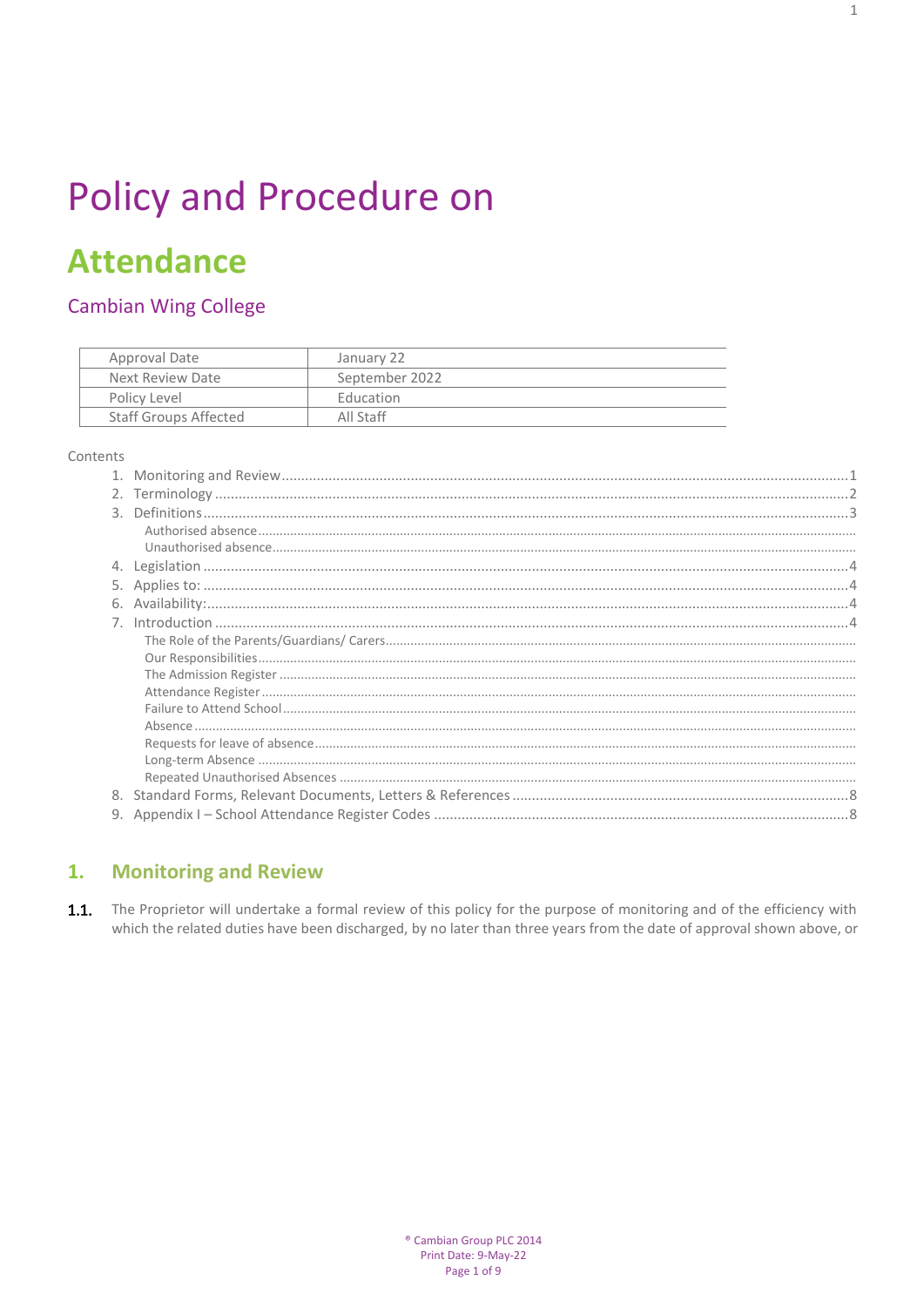

earlier if significant changes to the systems and arrangements take place, or if legislation, regulatory requirements or best practice guidelines so require.

The local content of this document will be subject to continuous monitoring, refinement and audit by the Head of  $1.2.$ Service.

Signed:

Superficient

Andrew Sutherland Cassandra Pollitt **Representative, Proprietor, Cambian Group Principal** January 2022 January 2022

Cassarder Pellete

## <span id="page-1-0"></span>**2. Terminology**

|  | 2.1. Our aim is to use consistent terminology throughout this policy and all supporting documentation as follows: |  |  |
|--|-------------------------------------------------------------------------------------------------------------------|--|--|
|  |                                                                                                                   |  |  |

| 'Establishment' or 'Location | this is a generic term which means the Children's<br>Home/school/college. Cambian Wing college is a college.                                                                                                                                                                            |
|------------------------------|-----------------------------------------------------------------------------------------------------------------------------------------------------------------------------------------------------------------------------------------------------------------------------------------|
| <b>Individual</b>            | means any child or young person under the age of 18 or young<br>adult between the ages of 18 and 25. At Cambian Wing college<br>we have young people attending and/or residing between the<br>ages of 16-25                                                                             |
| <b>Service Head</b>          | This is the senior person with overall responsibility for the<br>Cambian Wing College. At Cambian Wing College this is the<br>Principal who is Cassandra Pollitt.* dual registered locations need<br>to include Service Head and Registered Manager if they are not<br>the same person. |
| <b>Key Worker</b>            | Members of staff that have special responsibility for Individuals<br>residing at or attending the Establishment.                                                                                                                                                                        |
| Parent, Carer, Guardian      | means parent or person with Parental Responsibility                                                                                                                                                                                                                                     |
| <b>Regulatory Authority</b>  | Regulatory Authority is the generic term used in this policy to<br>describe the independent regulatory body responsible for<br>inspecting and regulating services. At Cambian Wing College this<br>is Ofsted and CQC.                                                                   |
| <b>Social Worker</b>         | This means the worker allocated to the young person/family. If<br>there is no allocated worker, the Duty Social Worker or Team<br>Manager is responsible.                                                                                                                               |
| <b>Placing Authority</b>     | Placing Authority means the local authority/agency responsible<br>for placing the young person or commissioning the service                                                                                                                                                             |
| <b>Staff</b>                 | Means full or part-time employees of Cambian, agency workers,<br>bank workers, contract workers and volunteers.                                                                                                                                                                         |

Next Review Date: Jan 22

Version: 5 <sup>®</sup> Cambian Group PLC 2014<br>Next Review Sept 22 Policy Name: Attendance Policy Name: Attendance

Page 2 of 9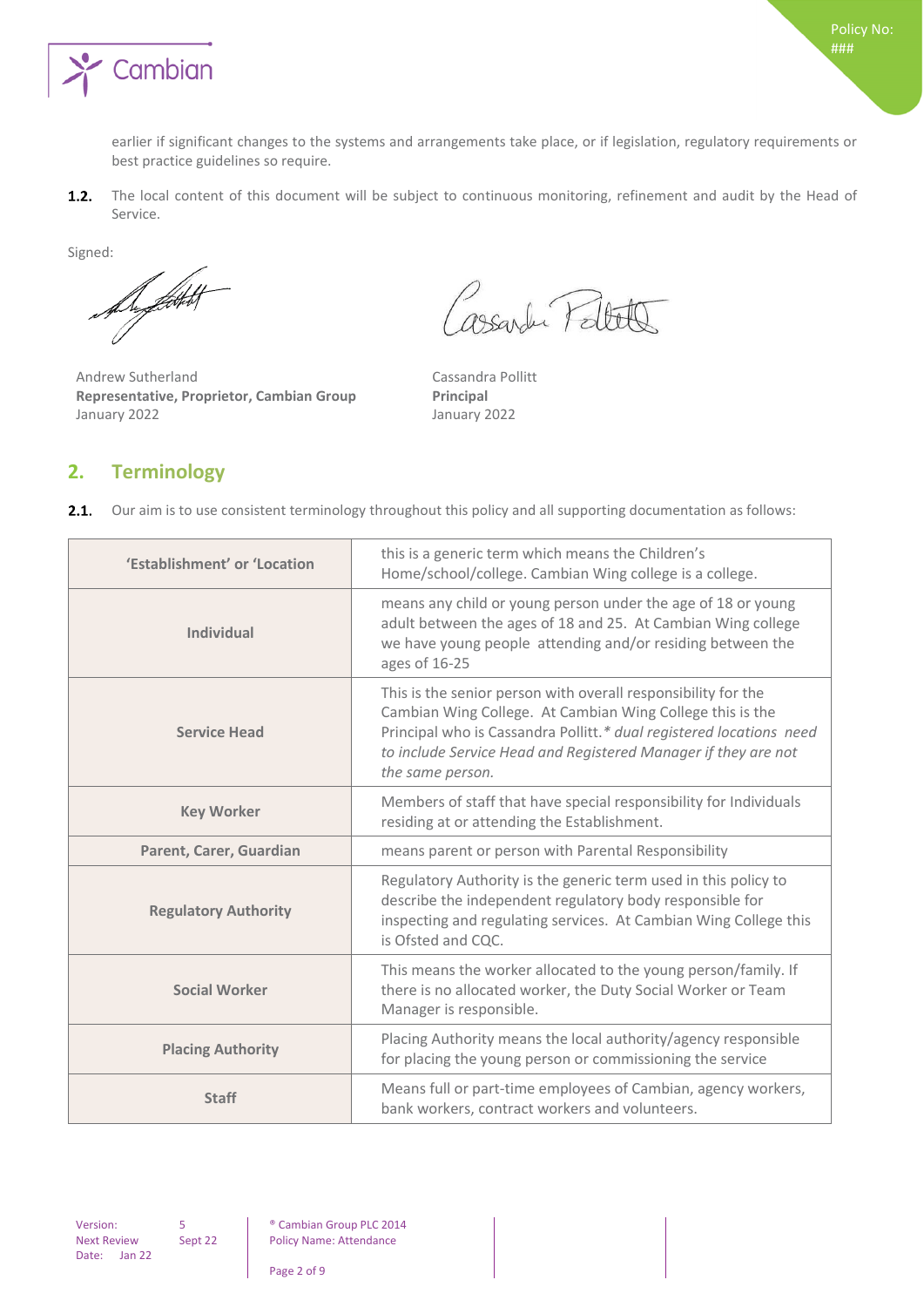

## <span id="page-2-0"></span>**3. Definitions**

#### <span id="page-2-1"></span>**Authorised absence**

3.1. An absence is classified as authorised when an Individual has been away from Location for a legitimate reason and the Location has received notification from a parent. For example, if an Individual has been unwell, the

Policy Name: Attendance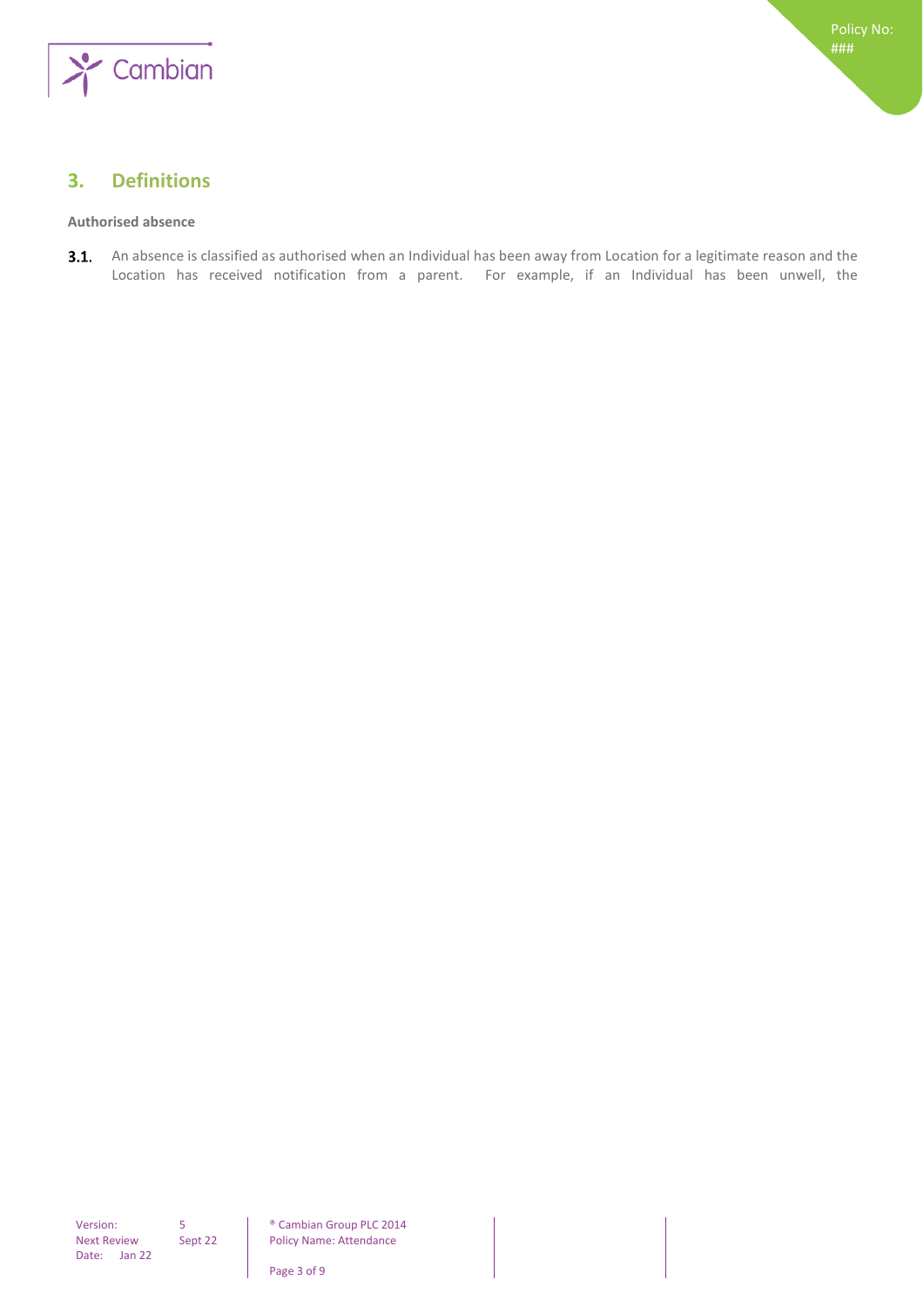

parent/carer/guardian writes a note or telephones the Location to explain the absence or if an individual has a doctor's note for an appointment.

- $3.2.$ Only the Location can make an absence authorised. Parents do not have this authority.
- $3.3.$ Consequently, not all absences supported by parents will be classified as authorised. For example, if a parent takes an Individual out of Location to go shopping during Location hours, this will not mean it is an authorised absence.

#### <span id="page-3-0"></span>**Unauthorised absence**

- **3.4.** An absence is classified as unauthorised when an Individual is away from our Location without the permission of both the Location and a parent.
- $3.5.$ Therefore, the absence is unauthorised if an Individual is away from Location without good reason, even with the support of a parent. The Location keeps accurate attendance records on file for a minimum period of five years.

### <span id="page-3-1"></span>**4. Legislation**

 $4.1.$ Complies with Part 3, paragraph 17 of The Education (Independent School Standards Compliance Record) (England) (Amendment) Regulations.

## <span id="page-3-2"></span>**5. Applies to:**

- the whole Location inclusive of activities outside of the normal Location hours;  $5.1.$
- $5.2.$ all staff (teaching and support staff), the proprietor and volunteers working in the Location.

## <span id="page-3-3"></span>**6. Availability:**

<span id="page-3-4"></span> $6.1.$ This policy is made available to parents/guardians, carers, staff and pupils from the Location office.

## **7. Introduction**

- $7.1.$ Attendance and engagement are at the centre of college's focus on promoting positive, mature, expected, committed and responsible attitudes and behaviour of the learners
- $7.2.$ Analysis and improvement of attendance and engagement in education is at the centre of elicited practice
- $7.3.$ We expect all Individuals on roll to attend every day, when the Location is in session, as long as they are fit and healthy enough to do so.
- $7.4.$ The College aspires to achieve 97% attendance and engagement
- $7.5.$ Learners achieving 95% and above attendance and engagement are recognised and their success is celebrated on termly basis to reinforce and instil the sense of achievement, pride and boost self-confidence and self- esteem
- 7.6. Highest attending learners receive a voucher at the end of the academic year
- 7.7. Celebrating success is considered essential and an integral part of the attendance and engagement management process
- 7.8. We do all we can to encourage the Individuals to attend and to put in place appropriate procedures. We believe that the most important factor in promoting good attendance is development of positive attitudes towards College. To this end, we strive to make our Location a happy an engaging and rewarding experience for all Individuals.
- $7.9.$ Attendance and engagement data is formative, at the end of each education week and summative at the end of each half term. Both are reviewed on weekly basis in High Priority Group meetings where a multidisciplinary approach to exploring rationale behind low attendance and engagement as well as potential improvement strategies are explored

Version: 5 **b** © Cambian Group PLC 2014 Sept 22 | Policy Name: Attendance

Page 4 of 9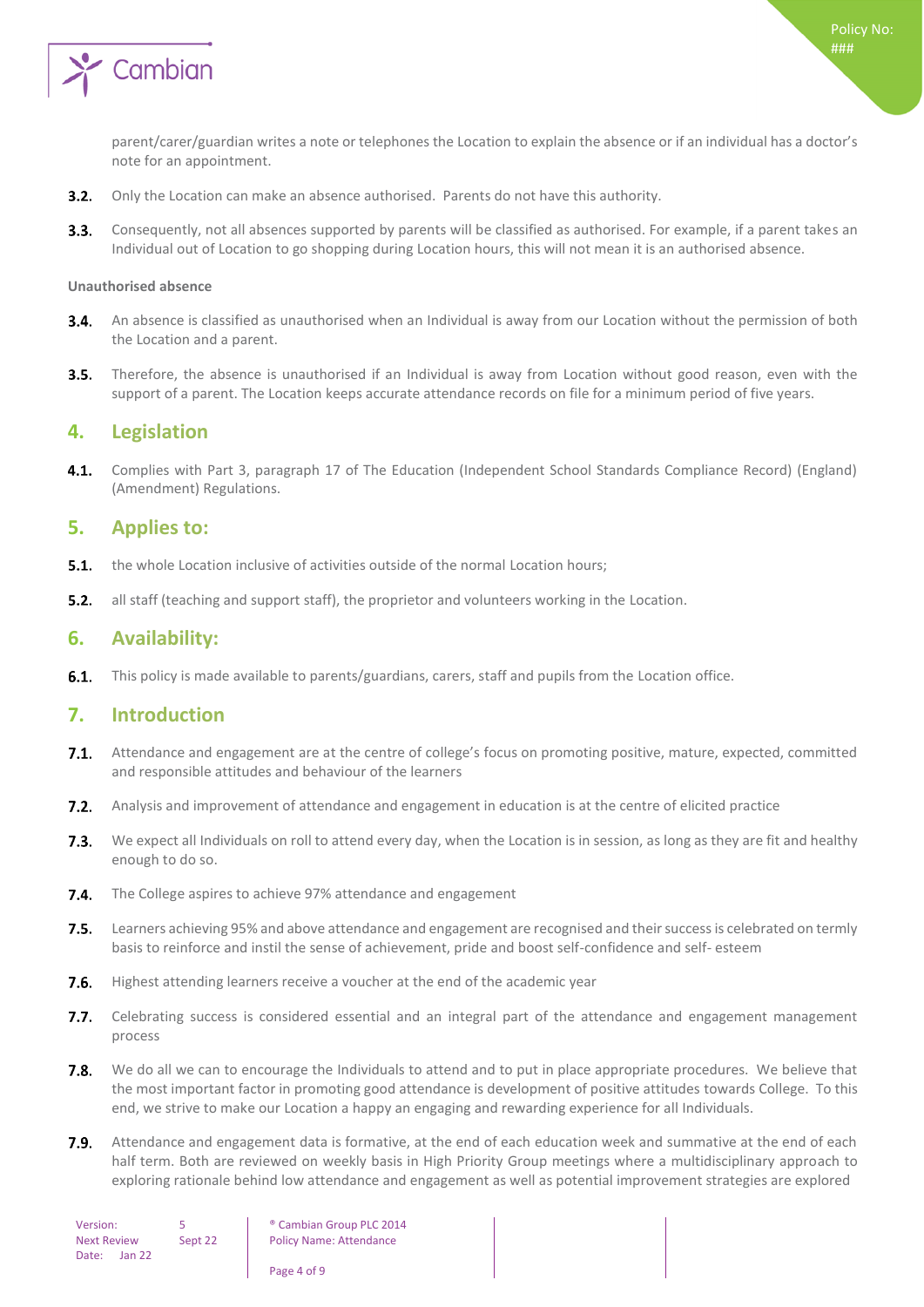

- 7.10. Procedures and actions aiming at improving attendance and engagement at college are bespoke and personalised to each individual learner placing careful consideration of learner history of attendance and engagement, their experience of education, previous and current presentation, and above all mental health wellbeing. Only on consideration of the above variables, an appropriate approach, measures, actions and procedures are implemented as part of a multidisciplinary approach
- **7.11.** Improvement of attendance and engagement is learner centred and learners are an integral part of the process, review and evaluation of the effectiveness of the initiatives
- **7.12.** The Proprietors are responsible for making sure the Location keeps Admission and Attendance registers in accordance with the regulatory requirements. For all day students of compulsory school age our attendance register records which pupils are present at the start of both the morning and the afternoon sessions of the College day. This register will also indicate whether an absence was authorised or unauthorised. The Proprietors also ensure that a compliant admissions register is also kept.
- <span id="page-4-0"></span>**7.13.** Attendance is also recorded lesson by lesson so that subject related attendance data can be analysed when required
- 7.14. The college calendar and dates when the location is open can be accessed from the home page of our website. Alternatively, our term dates and Calendar of Events can be obtained from Cambian Wing College. Emergency closures for such things as extreme weather will also be published on the home page of our website.

#### **The Role of the Parents/Guardians/ Carers**

- 7.15. Parents/guardians/carers have the legal responsibility for ensuring that Individuals of compulsory school age 5 to 18 receive a suitable education, either by regular attendance or otherwise
- 7.16. The College encourages continuous communication with parents/carers (if students consent) related to consistent good attendance or any issues related to attendance.

#### <span id="page-4-1"></span>**Our Responsibilities**

- 7.17. We are required to maintain two registers:
	- An admission Register
	- An attendance Register
	- Subject attendance register

#### <span id="page-4-2"></span>**The Admission Register**

7.18. This gives particular information about Individuals who are currently registered as attending this location. For the purposes of day to day management, the admission register will be contained within the College database, although selected information will be printed and placed in key location (such as staff room, school office and the Principal's office) to facilitate ease of access of information. The register will comprise information that is compliant with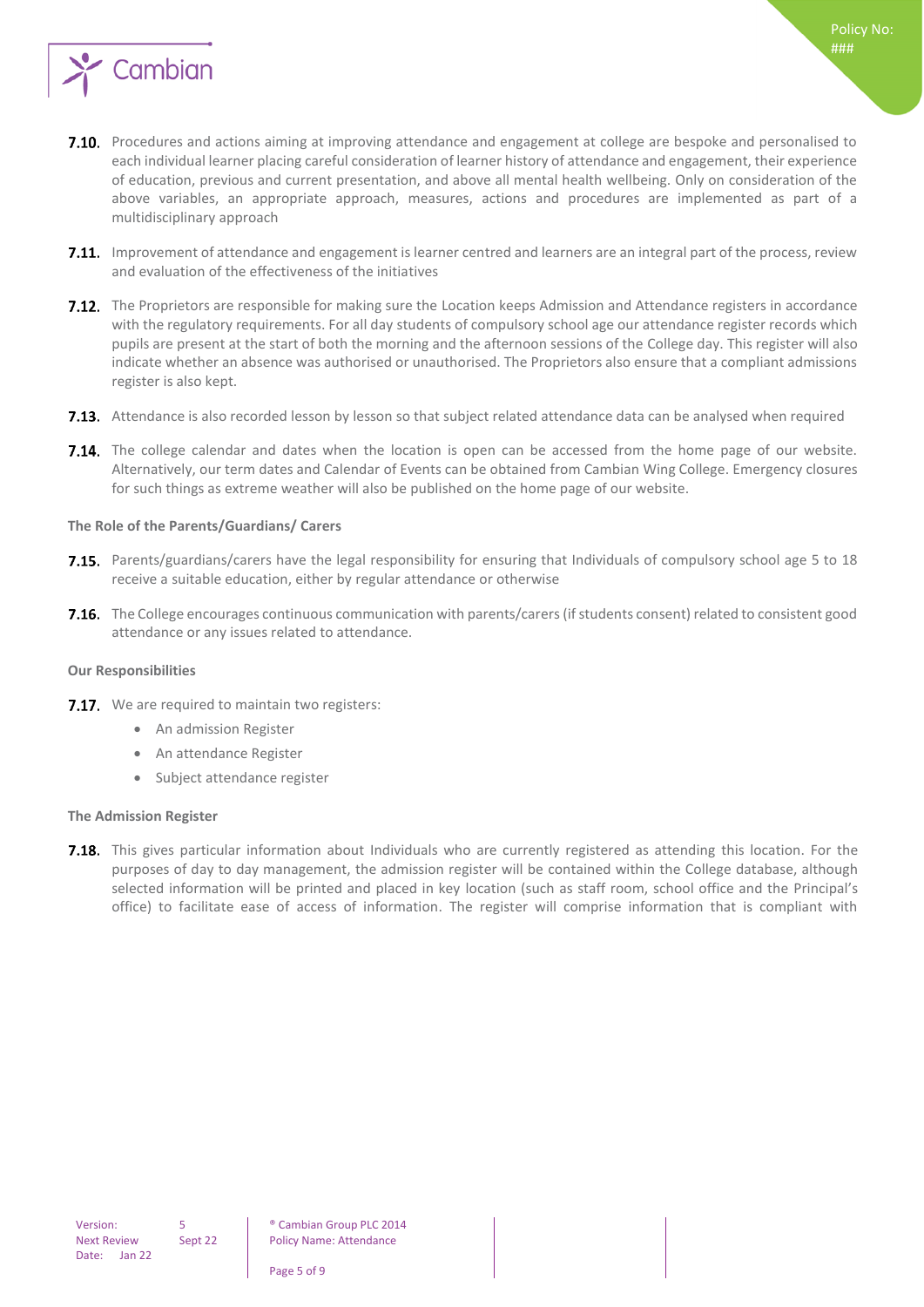

regulations set out in the education (pupil registration) (England) regulations 2006, which have superseded the regulations of 1995 and the amendments of www.opsi.gov.uk. For each student, the admission register will contain:

- Name in full
- Sex
- Name and address of every person known to the Governor to be a parent of the pupil (and an indication of the parent with whom the pupil normally resides)
- At least one telephone number at which the parent can be contacted in an emergency
- Day, month and year of birth
- Day, month and year of admission or re-admission to the school
- Name and address of the school last attended, if any
- An indication of boarding/care order or day attendance (external placements)

#### <span id="page-5-0"></span>**Attendance Register**

7.19. We are required to ensure that the attendance register for all Individuals on the Register is taken twice a day – once at the start of the morning session and once during the afternoon session. We value attendance Individuals who complete 100% attendance each term will be celebrated and awarded with a bespoke to their preferences recognition (e.g. amazon voucher). Each Individual must be marked on the register in one of the following categories:

**P for Present and Engaged** in an approved educational activity/session at or away from the school site as part of their timetable (this includes sporting activities, educational visits or residential trips)

- **U or C (unauthorised or authorised absence) for Absent**
- Unable to attend
- Taking **authorised absence** (granted leave of absence by the head teacher or a person acting on their behalf, unable to attend by reason of sickness or unavoidable cause, observing a day exclusively set apart for religious observance by the religious body to which the parent belongs
- Taking **unauthorised absence** (if no reason is established when the register is taken, the entry may be corrected later when the reason is established).
- **7.20.** Subject teachers and education tutors will be responsible for monitoring attendance in their class and for following up absences in the appropriate way. If an Individual is absent, the register must say whether or not the absence has been authorised by the College. Parents/guardians/carers cannot authorise absence – it is the college that decides how to classify absences). Authorised absence is where the College has either given approval in advance for a student to be away, or has accepted an explanation offered afterwards as satisfactory justification of absence (e.g. illness). All other absences are treated as unauthorised. Authorised absences include: medical or dental appointments, days of religious observance, visit's to future schools, exclusion, family bereavement and special occasions (e.g. weddings). All requests for absence must be made in writing to the Principal, giving the College plenty of time to consider the request.
- 7.21. If an individual is absent without explanation, staff will normally contact the parents/guardians/carers/residential homes the same day whenever possible as part of the FIRST RESPONSE system. The absence will be treated as unauthorised unless an explanation is offered as satisfactory justification for absence. Under education law, parents/guardians/carers may request absence for their Individuals from school for family holiday. It is for the College to determine whether or not they agree to a family holiday during term time. College may authorise absence for the purpose to a maximum of 10 College days in any academic year. The College feels that family holidays should be taken when the school is not in session, unless there are exceptional circumstances.
- 7.22. Covid related absences will be followed up by the education tutor initially and reported to SMT/SLT for follow up. Students' attendance data and measuring will reflect any absence related to Covid-19, both suspected or conformed cases.

#### <span id="page-5-1"></span>**Failure to Attend School**

7.23. If there is concern about an Individual's absence, the teacher will contact Student Support Services Coordinator and this will immediately be followed up by them in the first instance. If an Individual fails to regularly attend College then the

Next Review Date: Jan 22

Version: 5 **b** © Cambian Group PLC 2014 Sept 22 | Policy Name: Attendance

Page 6 of 9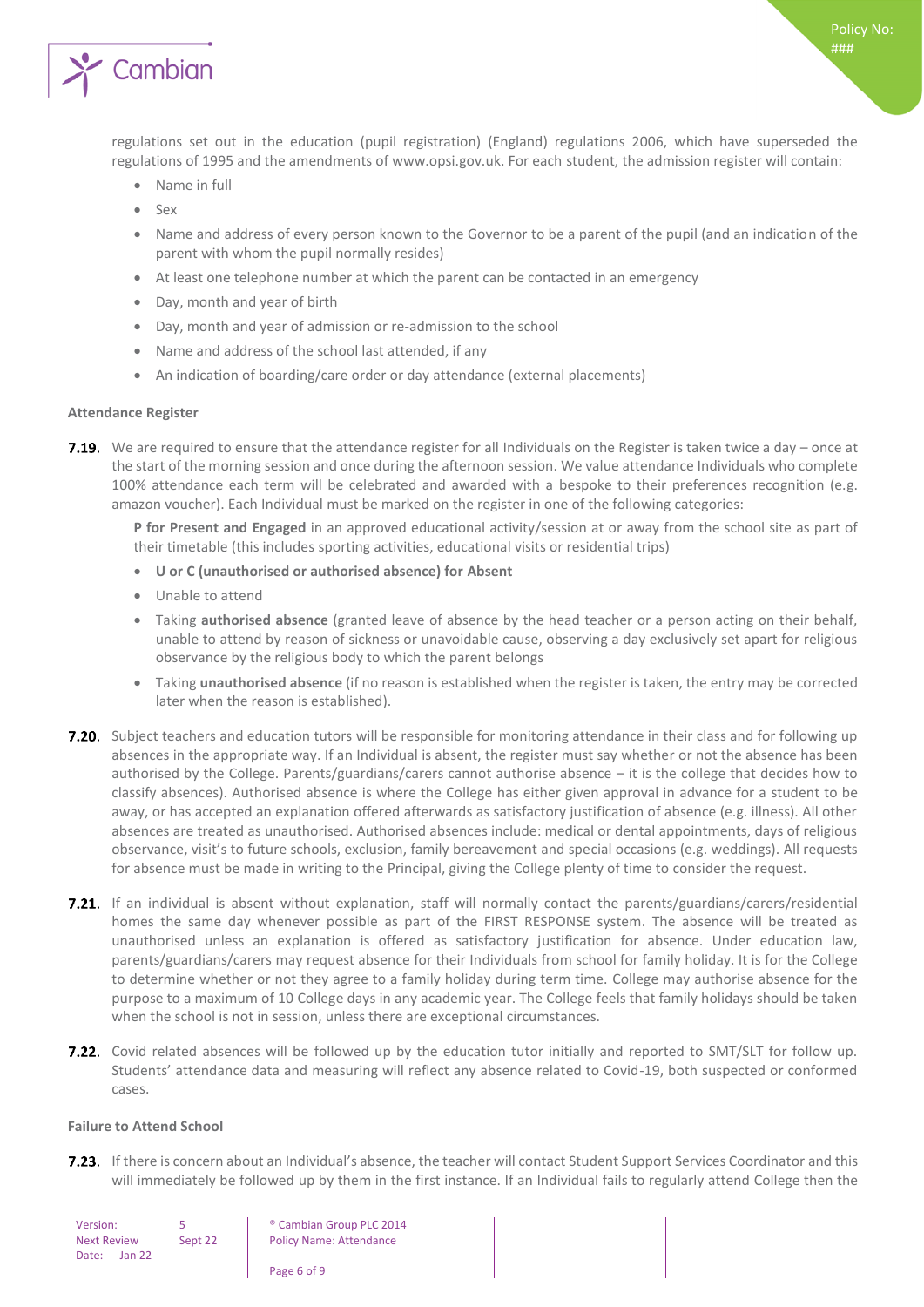

parent/carer/guardian is guilty of an offence (Educational Act 1966). Initially, the school will try to resolve any problems, but in the case of continued absence the school will contact the Local Authority (LA) and it is likely that the College will work closely with the parents, students and College to resolve issues and develop strategies to improve attendance. The College is required to inform the LA if a pupil fails to attend regularly. Independent schools have a legal duty to report certain attendance issues to their local authority: ten days of unauthorised absence (other than for reasons of sickness or leave of absence), failure to attend regularly, and deletion from the school register when the next school is not known. In this last case, independent schools are required to report the circumstances as soon as possible to the local authority (LA) in which the pupil lives.

- 7.24. Nonattendance or low attendance is managed internally in the first instance and in full dialogue with the student in question. Attendance and engagement in education are analysed at the end of each week, half term and academic term as well as annually.
- 7.25. Register data provides an accurate representation of non-attendance and non-engagement
- 7.26. Barriers to attendance and engagement are carefully considered prior to establishing the most suitable, individualised approach to addressing a non-attendance or non-engagement. Learners at the college most frequently struggle with overcoming the following barriers: mental health imbalance, anxiety associated with social interactions within educational settings, negative previous experience of a subject or education as a whole, lengthy period out of education prior to commencing a placement at CWC, low self-esteem and low self-belief in probability of achieving in an academic context, fear of failure, fixed mind-set and lack of flexibility, communication difficulties, difficulties in establishing, maintaining and managing positive peer relationships at college, health problems
- 7.27. Low attendance at the college (below 80%) is addressed by learners' education tutors in the first instance and communicated to the team (care, education, therapy and behaviour support lead). Consequently, a bespoke approach to improving attendance is established and implemented with learners' input. Actions implemented can include for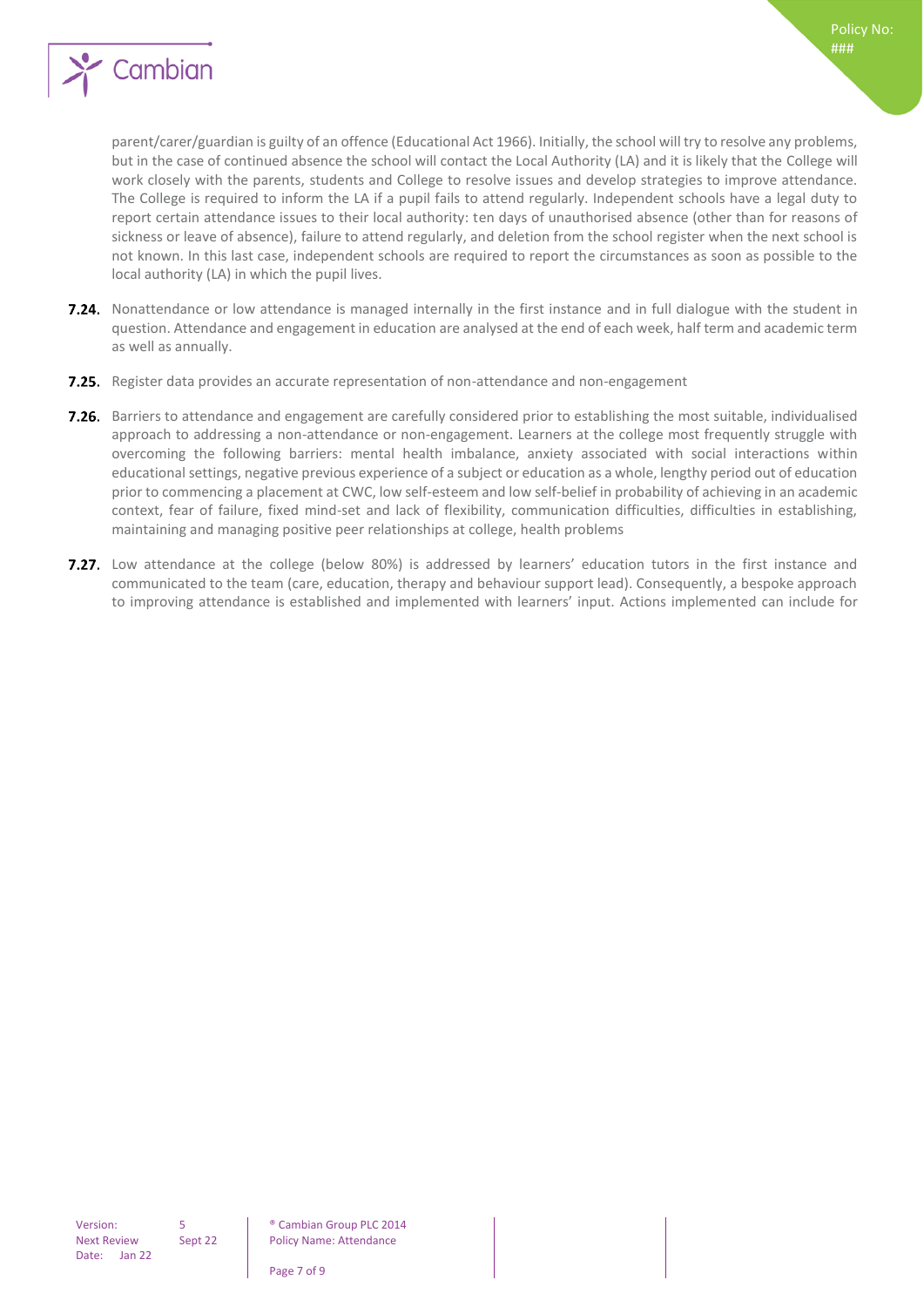

#### <span id="page-7-0"></span>**Absence**

- **7.28.** If a Individual is absent
	- When an Individual is absent unexpectedly, the subject teacher will record the absence in the register and will inform the Student Support Services Coordinator, who will make enquiries about the reasons for absence
	- A note, email or telephone call may be sent/made to the school office prior to the day of absence e.g. if an Individual has a medical appointment.
	- If there is any doubt about the whereabouts of an Individual, the subject teacher should take immediate action by notifying the Student Support Services Coordinator. Cambian Wing College will then be in contact straight away with the parent or guardian, in order to check on the safety of the Individual.

#### <span id="page-7-1"></span>**Requests for leave of absence**

7.29. We believe that Individuals need to be in College for all sessions so that they can make the most progress possible. However, we do understand that there are exceptional circumstances under which a parent may legitimately request leave of absence for an Individual to attend a specific event.

#### <span id="page-7-2"></span>**Long-term Absence**

**7.30.** When Individuals have an illness that means they will be away from the College for over five days, the College will do all it can to send material home so that they can keep up with their academic work. Any ongoing absences, 'lates' or unauthorised absences for holidays are followed up as quickly as possible.

#### <span id="page-7-3"></span>**Repeated Unauthorised Absences**

**7.31.** The school will contact the parent of any Individual and LA who has an unauthorised absence. If an Individual has a repeated number of unauthorised absences, the parents will be asked to attend a strategy meeting focusing on a multidisciplinary approach to increasing student attendance.

## <span id="page-7-4"></span>**8. Standard Forms, Relevant Documents, Letters & References**

- $8.1.$ Equality and Diversity Policy
- $8.2.$ Special Educational Needs and Disability Act (SENDA)
- $8.3.$ Admissions Policy
- 8.4. **Inclusion Policy**
- $8.5.$ School Attendance Guidance - [for maintained schools, academies, independent schools and local authorities](https://www.gov.uk/government/uploads/system/uploads/attachment_data/file/564599/school_attendance.pdf)
- 8.6. Funding guidance for young people 2021 to 2022 - [https://www.gov.uk/government/publications/funding-rates-and](https://www.gov.uk/government/publications/funding-rates-and-formula/funding-guidance-for-young-people-2021-to-2022-rates-and-formula)[formula/funding-guidance-for-young-people-2021-to-2022-rates-and-formula](https://www.gov.uk/government/publications/funding-rates-and-formula/funding-guidance-for-young-people-2021-to-2022-rates-and-formula)

## <span id="page-7-5"></span>**9. Appendix I – College Attendance Register Codes**

| <b>CODE</b> | MEANING                                                                 |  |
|-------------|-------------------------------------------------------------------------|--|
|             | Present (AM)                                                            |  |
|             | Present (PM)                                                            |  |
| B           | Off-site educational activity (education is supervised and safeguarded) |  |
| P           | Participating in supervised education session                           |  |
| V           | Educational visit or trip                                               |  |

Version: 5 <sup>®</sup> Cambian Group PLC 2014<br>
Next Review Sept 22 Policy Name: Attendance Policy Name: Attendance

Page 8 of 9